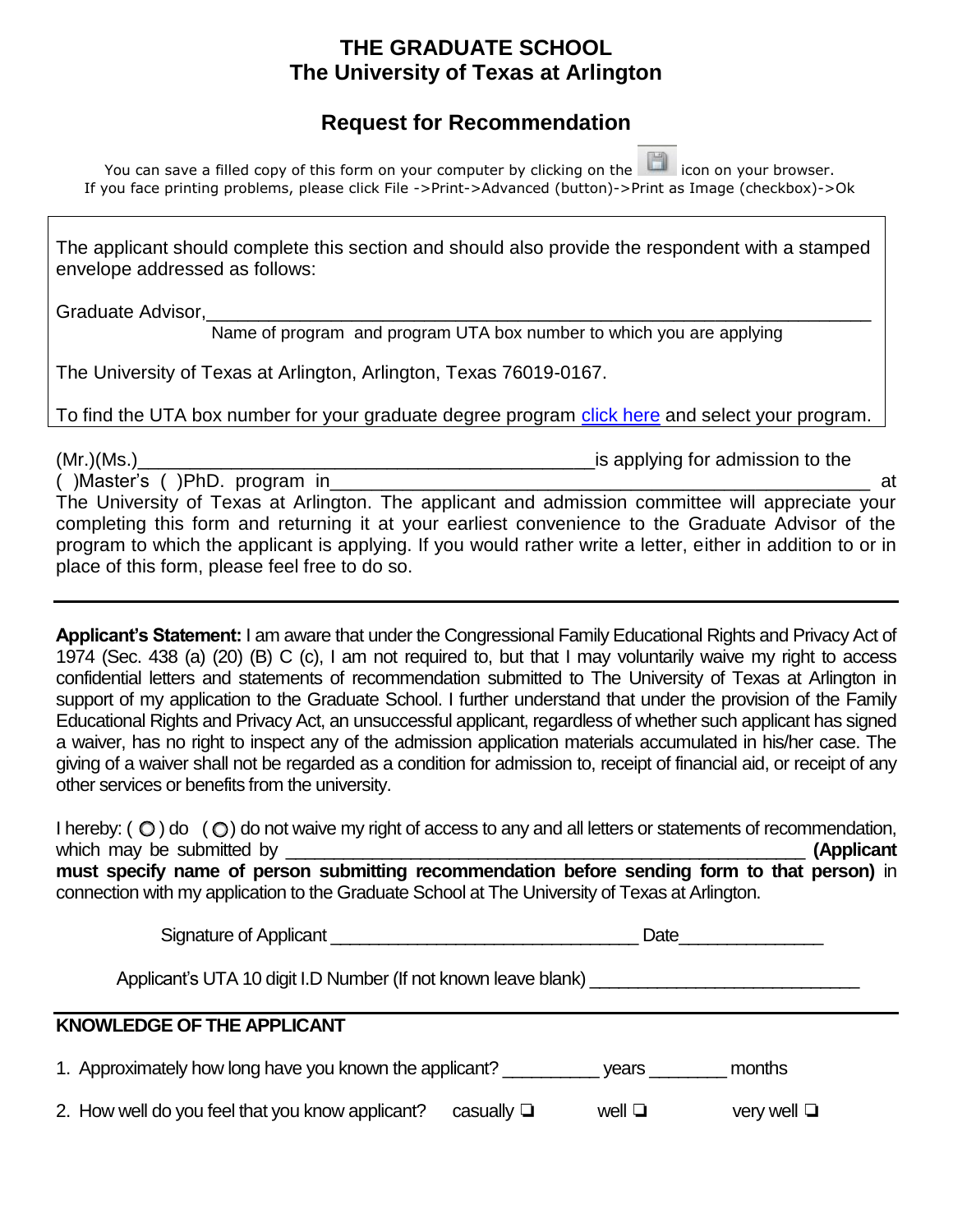| Teacher in one class $\Box$<br>Research Advisor $\square$<br>Other (specify) |                                                    |                                      | Teacher in more than one class $\Box$<br>Major Advisor Q                                                                                                             |              |            | Employer $\Box$                                                                                           |
|------------------------------------------------------------------------------|----------------------------------------------------|--------------------------------------|----------------------------------------------------------------------------------------------------------------------------------------------------------------------|--------------|------------|-----------------------------------------------------------------------------------------------------------|
|                                                                              |                                                    |                                      |                                                                                                                                                                      |              |            |                                                                                                           |
|                                                                              | <b>RELATIVE RATING OF THE APPLICANT</b>            |                                      |                                                                                                                                                                      |              |            |                                                                                                           |
|                                                                              | specify (college seniors, graduate student, other) |                                      |                                                                                                                                                                      |              |            | Please rate the applicant in the areas indicated below by comparing him or her to the reference group you |
|                                                                              |                                                    |                                      |                                                                                                                                                                      |              |            |                                                                                                           |
|                                                                              |                                                    |                                      | 1. Of those in the group, in Intellectual Ability, I consider the applicant to be in the:                                                                            |              |            |                                                                                                           |
| Lowest 25% $\Box$<br>Middle 50% $\Box$                                       |                                                    | Upper 25% $\Box$<br>Upper 10% $\Box$ | Upper 5% $\Box$<br>Upper 1% $\Box$                                                                                                                                   |              |            | Inadequate opportunity to observe applicant $\Box$                                                        |
|                                                                              |                                                    | Above                                | 2. Applicant's promise as a Graduate Student (Please rate by one of the indicated numeric values.)<br>Exceptional (10-9) Average (8-7) Average (6-5-4) Average (3-2) | <b>Below</b> | Poor (1-0) | <b>No</b><br><b>Information</b>                                                                           |
| Knowledge<br>of Field                                                        |                                                    |                                      |                                                                                                                                                                      |              |            |                                                                                                           |
| Intellectual<br><b>Ability</b>                                               |                                                    |                                      |                                                                                                                                                                      |              |            |                                                                                                           |
| Motivation to<br>Work                                                        |                                                    |                                      |                                                                                                                                                                      |              |            |                                                                                                           |
| <b>Writing Ability</b>                                                       |                                                    |                                      |                                                                                                                                                                      |              |            |                                                                                                           |
| Oral<br>Expression                                                           |                                                    |                                      |                                                                                                                                                                      |              |            |                                                                                                           |
| Emotional<br>Expression                                                      |                                                    |                                      |                                                                                                                                                                      |              |            |                                                                                                           |
| Working with<br><b>Others</b>                                                |                                                    |                                      |                                                                                                                                                                      |              |            |                                                                                                           |
| Originality                                                                  |                                                    |                                      |                                                                                                                                                                      |              |            |                                                                                                           |
| Research<br>Aptitude                                                         |                                                    |                                      |                                                                                                                                                                      |              |            |                                                                                                           |
| Analytical<br><b>Ability</b>                                                 |                                                    |                                      |                                                                                                                                                                      |              |            |                                                                                                           |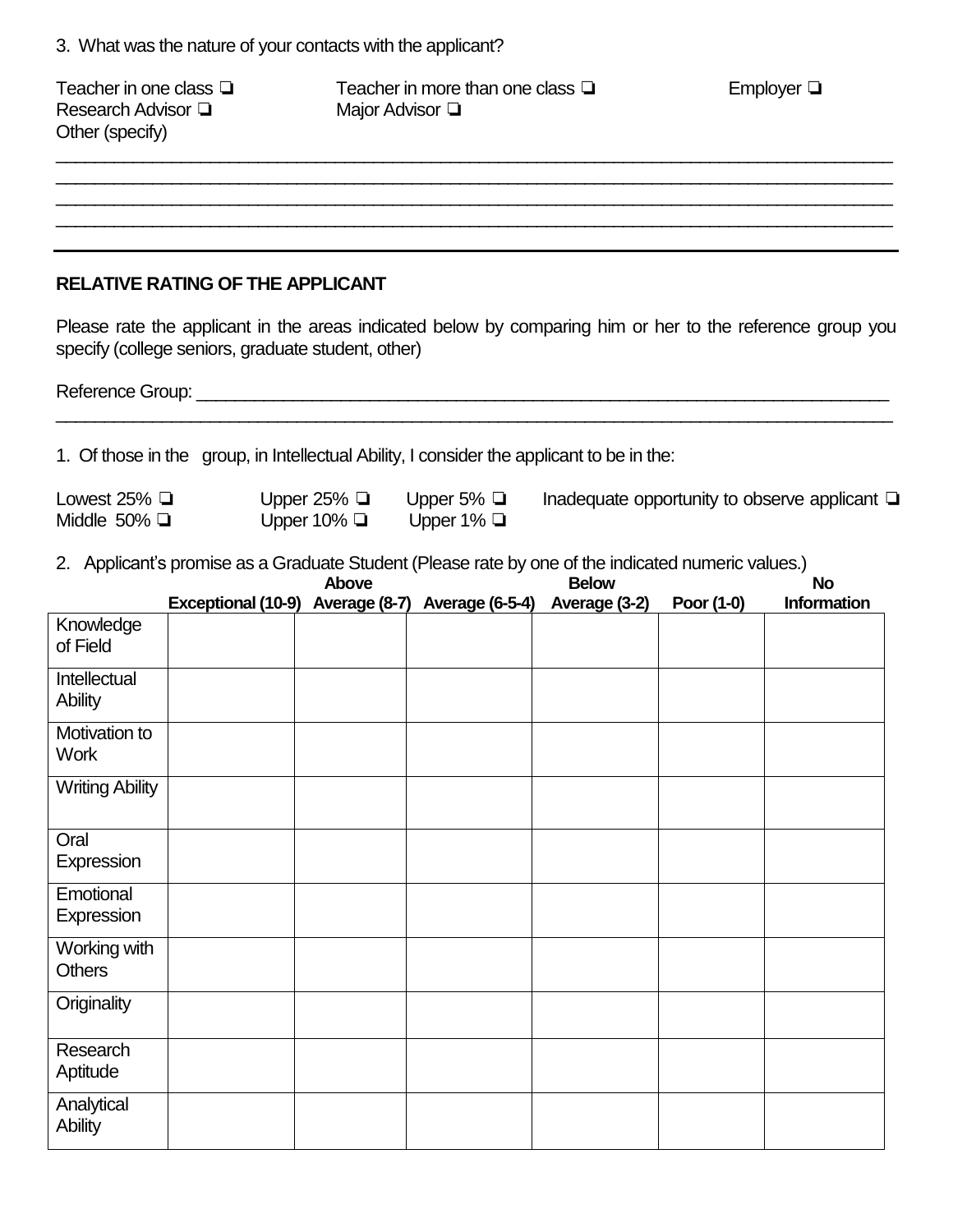3. Some gifted individuals demonstrate comparatively low achievement in scholastic records. In your opinion, is the applicant's scholastic record, as you know it, an accurate index of his or her scholastic ability? Yes **□** No **□** Don't Know **□** 

4. Do you have any information related to character and temperament, or any other concerns which should be considered by an admissions committee or should be taken into account in planning the student's graduate work?

5. Please express your views on any of the items related above and on any other relevant abilities about which you have knowledge (e.g., ability to organize and express ideas clearly, orally and in writing, accomplishment in thesis or published works).

6. What in your judgment is the success level of the applicant?

Definitely doctoral level  $\Box$  Probably doctoral level  $\Box$  Definitely master's level  $\Box$ 

Probably master's level <del>Q</del> Probably below master's level Q Definitely below master's level Q